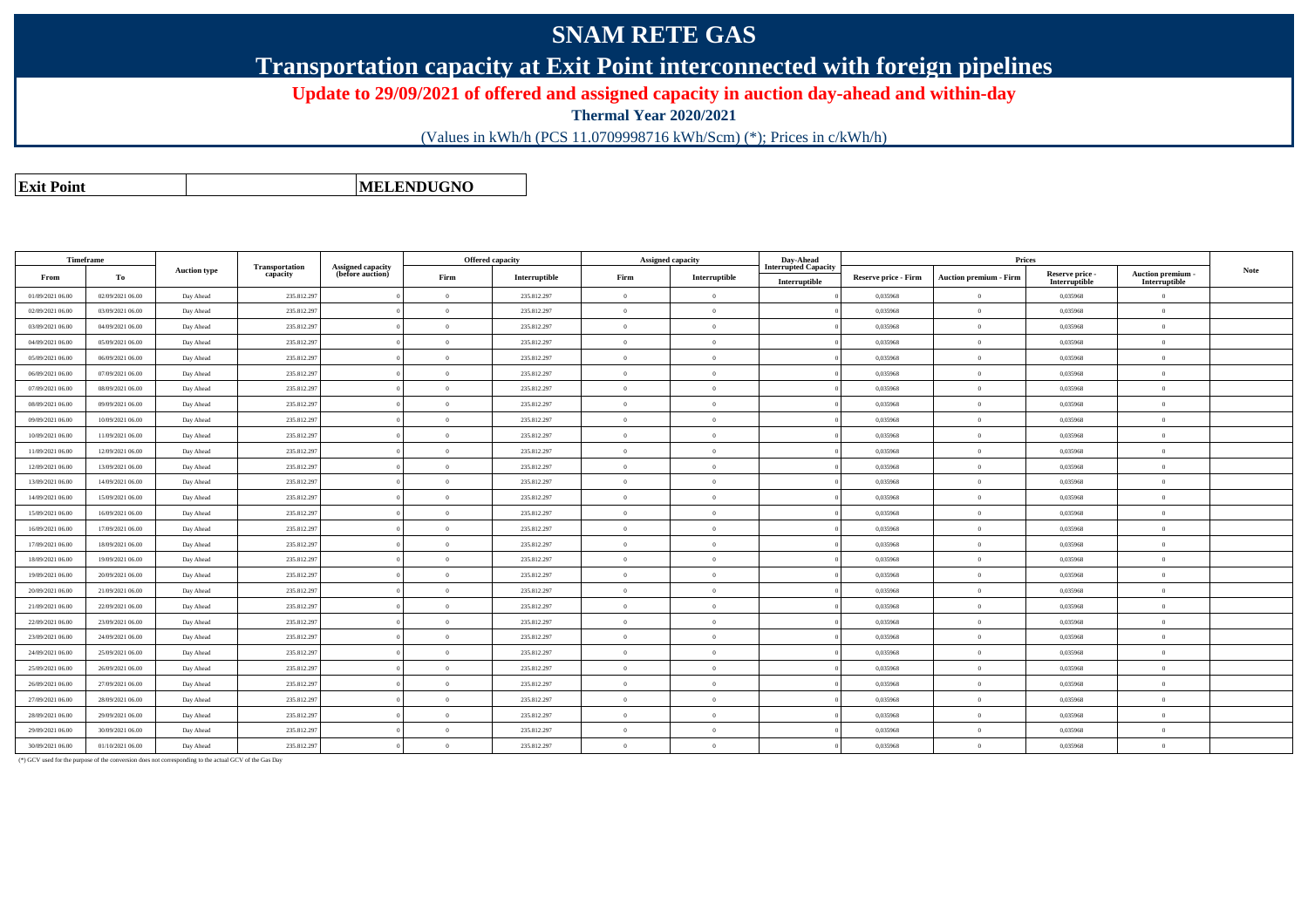## **SNAM RETE GAS**

**Transportation capacity at Exit Point interconnected with foreign pipelines**

**Update to 29/09/2021 of offered and assigned capacity in auction day-ahead and within-day**

**Thermal Year 2020/2021**

(Values in Scm/day (15° C; 1,01325 bar); Prices in c/Scm)

|  | <b>Exit Point</b> |
|--|-------------------|
|  |                   |

**MELENDUGNO**

| <b>Timeframe</b> |                  |                     |            |  | <b>Offered capacity</b>           |                                              |                | <b>Assigned capacity</b> | Day-Ahead | <b>Prices</b> |                                              |                             |                               |                                  |                                         |      |
|------------------|------------------|---------------------|------------|--|-----------------------------------|----------------------------------------------|----------------|--------------------------|-----------|---------------|----------------------------------------------|-----------------------------|-------------------------------|----------------------------------|-----------------------------------------|------|
| From             | To               | <b>Auction type</b> |            |  | <b>Transportation</b><br>capacity | <b>Assigned capacity</b><br>(before auction) | Firm           | Interruptible            | Firm      | Interruptible | <b>Interrupted Capacity</b><br>Interruptible | <b>Reserve price - Firm</b> | <b>Auction premium - Firm</b> | Reserve price -<br>Interruptible | <b>Auction premium</b><br>Interruptible | Note |
| 01/09/2021 06:00 | 02/09/2021 06:00 | Day Ahead           | 21.300.000 |  | $\Omega$                          | 21.300.000                                   | $\Omega$       | $\overline{0}$           |           | 0,398199      | $\overline{0}$                               | 0,398199                    | $\Omega$                      |                                  |                                         |      |
| 02/09/2021 06:00 | 03/09/2021 06:00 | Day Ahead           | 21.300.000 |  | $\Omega$                          | 21.300.000                                   | $\Omega$       | $\Omega$                 |           | 0,398199      | $\overline{0}$                               | 0,398199                    | $\Omega$                      |                                  |                                         |      |
| 03/09/2021 06:00 | 04/09/2021 06:00 | Day Ahead           | 21.300.000 |  | $\theta$                          | 21.300.000                                   | $\overline{0}$ | $\overline{0}$           |           | 0.398199      | $\overline{0}$                               | 0,398199                    | $\mathbf{0}$                  |                                  |                                         |      |
| 04/09/2021 06:00 | 05/09/2021 06:00 | Day Ahead           | 21.300.000 |  | $\Omega$                          | 21.300.000                                   | $\Omega$       | $\Omega$                 |           | 0,398199      | $\overline{0}$                               | 0,398199                    | $\Omega$                      |                                  |                                         |      |
| 05/09/2021 06:00 | 06/09/2021 06:00 | Day Ahead           | 21.300.000 |  | $\Omega$                          | 21.300.000                                   | $\Omega$       | $\theta$                 |           | 0,398199      | $\overline{0}$                               | 0,398199                    | $\Omega$                      |                                  |                                         |      |
| 06/09/2021 06:00 | 07/09/2021 06:00 | Day Ahead           | 21.300.000 |  | $\Omega$                          | 21.300.000                                   | $\Omega$       | $\overline{0}$           |           | 0.398199      | $\overline{0}$                               | 0,398199                    | $\Omega$                      |                                  |                                         |      |
| 07/09/2021 06:00 | 08/09/2021 06:00 | Day Ahead           | 21.300.000 |  | $\Omega$                          | 21.300.000                                   | $\Omega$       | $\Omega$                 |           | 0.398199      | $\theta$                                     | 0,398199                    | $\Omega$                      |                                  |                                         |      |
| 08/09/2021 06:00 | 09/09/2021 06:00 | Day Ahead           | 21.300.000 |  | $\Omega$                          | 21.300.000                                   | $\Omega$       | $\theta$                 |           | 0,398199      | $\overline{0}$                               | 0,398199                    | $\overline{0}$                |                                  |                                         |      |
| 09/09/2021 06:00 | 10/09/2021 06:00 | Day Ahead           | 21.300.000 |  | $\theta$                          | 21.300.000                                   | $\Omega$       | $\overline{0}$           |           | 0,398199      | $\overline{0}$                               | 0,398199                    | $\theta$                      |                                  |                                         |      |
| 10/09/2021 06:00 | 11/09/2021 06:00 | Day Ahead           | 21.300.000 |  | $\theta$                          | 21.300.000                                   | $\overline{0}$ | $\overline{0}$           |           | 0,398199      | $\overline{0}$                               | 0,398199                    | $\mathbf{0}$                  |                                  |                                         |      |
| 11/09/2021 06:00 | 12/09/2021 06:00 | Day Ahead           | 21.300.000 |  | $\Omega$                          | 21.300.000                                   | $\Omega$       | $\Omega$                 |           | 0,398199      | $\overline{0}$                               | 0,398199                    | $\Omega$                      |                                  |                                         |      |
| 12/09/2021 06:00 | 13/09/2021 06:00 | Day Ahead           | 21.300.000 |  | $\Omega$                          | 21.300.000                                   | $\Omega$       | $\theta$                 |           | 0,398199      | $\overline{0}$                               | 0,398199                    | $\overline{0}$                |                                  |                                         |      |
| 13/09/2021 06:00 | 14/09/2021 06:00 | Day Ahead           | 21.300.000 |  | $\Omega$                          | 21.300.000                                   | $\Omega$       | $\theta$                 |           | 0.398199      | $\overline{0}$                               | 0.398199                    | $\Omega$                      |                                  |                                         |      |
| 14/09/2021 06:00 | 15/09/2021 06:00 | Day Ahead           | 21.300.000 |  | $\Omega$                          | 21.300.000                                   | $\Omega$       | $\Omega$                 |           | 0.398199      | $\theta$                                     | 0.398199                    | $\Omega$                      |                                  |                                         |      |
| 15/09/2021 06:00 | 16/09/2021 06:00 | Day Ahead           | 21.300.000 |  | $\Omega$                          | 21.300.000                                   | $\overline{0}$ | $\overline{0}$           |           | 0.398199      | $\overline{0}$                               | 0,398199                    | $\overline{0}$                |                                  |                                         |      |
| 16/09/2021 06:00 | 17/09/2021 06:00 | Day Ahead           | 21.300.000 |  | $\theta$                          | 21.300.000                                   | $\Omega$       | $\theta$                 |           | 0,398199      | $\overline{0}$                               | 0,398199                    | $\Omega$                      |                                  |                                         |      |
| 17/09/2021 06:00 | 18/09/2021 06:00 | Day Ahead           | 21.300.000 |  | $\Omega$                          | 21.300.000                                   | $\theta$       | $\theta$                 |           | 0,398199      | $\overline{0}$                               | 0,398199                    | $\mathbf{0}$                  |                                  |                                         |      |
| 18/09/2021 06:00 | 19/09/2021 06:00 | Day Ahead           | 21.300.000 |  | $\theta$                          | 21.300.000                                   | $\Omega$       | $\theta$                 |           | 0,398199      | $\overline{0}$                               | 0,398199                    | $\Omega$                      |                                  |                                         |      |
| 19/09/2021 06:00 | 20/09/2021 06:00 | Day Ahead           | 21.300.00  |  | $\theta$                          | 21.300.000                                   | $\overline{0}$ | $\overline{0}$           |           | 0,398199      | $\overline{0}$                               | 0,398199                    | $\overline{0}$                |                                  |                                         |      |
| 20/09/2021 06:00 | 21/09/2021 06:00 | Day Ahead           | 21,300,000 |  | $\theta$                          | 21.300.000                                   | $\overline{0}$ | $\overline{0}$           |           | 0.398199      | $\overline{0}$                               | 0.398199                    | $\theta$                      |                                  |                                         |      |
| 21/09/2021 06:00 | 22/09/2021 06:00 | Day Ahead           | 21.300.000 |  | $\Omega$                          | 21.300.000                                   | $\Omega$       | $\Omega$                 |           | 0.398199      | $\overline{0}$                               | 0.398199                    | $\Omega$                      |                                  |                                         |      |
| 22/09/2021 06:00 | 23/09/2021 06:00 | Day Ahead           | 21.300.000 |  | $\Omega$                          | 21.300.000                                   | $\Omega$       | $\Omega$                 |           | 0,398199      | $\theta$                                     | 0,398199                    | $\Omega$                      |                                  |                                         |      |
| 23/09/2021 06:00 | 24/09/2021 06:00 | Day Ahead           | 21.300.000 |  | $\theta$                          | 21.300.000                                   | $\Omega$       | $\theta$                 |           | 0,398199      | $\overline{0}$                               | 0,398199                    | $\Omega$                      |                                  |                                         |      |
| 24/09/2021 06:00 | 25/09/2021 06:00 | Day Ahead           | 21.300.000 |  | $\Omega$                          | 21.300.000                                   | $\Omega$       | $\theta$                 |           | 0,398199      | $\overline{0}$                               | 0,398199                    | $\overline{0}$                |                                  |                                         |      |
| 25/09/2021 06:00 | 26/09/2021 06:00 | Day Ahead           | 21.300.000 |  | $\Omega$                          | 21.300.000                                   | $\Omega$       | $\Omega$                 |           | 0,398199      | $\theta$                                     | 0,398199                    | $\overline{0}$                |                                  |                                         |      |
| 26/09/2021 06:00 | 27/09/2021 06:00 | Day Ahead           | 21.300.000 |  | $\theta$                          | 21.300.000                                   | $\overline{0}$ | $\overline{0}$           |           | 0,398199      | $\overline{0}$                               | 0,398199                    | $\overline{0}$                |                                  |                                         |      |
| 27/09/2021 06:00 | 28/09/2021 06:00 | Day Ahead           | 21,300,000 |  | $\Omega$                          | 21.300.000                                   | $\overline{0}$ | $\overline{0}$           |           | 0.398199      | $\overline{0}$                               | 0.398199                    | $\theta$                      |                                  |                                         |      |
| 28/09/2021 06:00 | 29/09/2021 06:00 | Day Ahead           | 21.300.00  |  | $\mathbf{0}$                      | 21.300.000                                   | $\overline{0}$ | $\overline{0}$           |           | 0,398199      | $\overline{0}$                               | 0,398199                    | $\mathbf{0}$                  |                                  |                                         |      |
| 29/09/2021 06:00 | 30/09/2021 06:00 | Day Ahead           | 21.300.000 |  | $\Omega$                          | 21.300.000                                   | $\Omega$       | $\Omega$                 |           | 0,398199      | $\Omega$                                     | 0,398199                    | $\Omega$                      |                                  |                                         |      |
| 30/09/2021 06:00 | 01/10/2021 06:00 | Day Ahead           | 21.300,000 |  | $\Omega$                          | 21.300.000                                   | $\Omega$       | $\theta$                 |           | 0.398199      | $\Omega$                                     | 0.398199                    | $\Omega$                      |                                  |                                         |      |